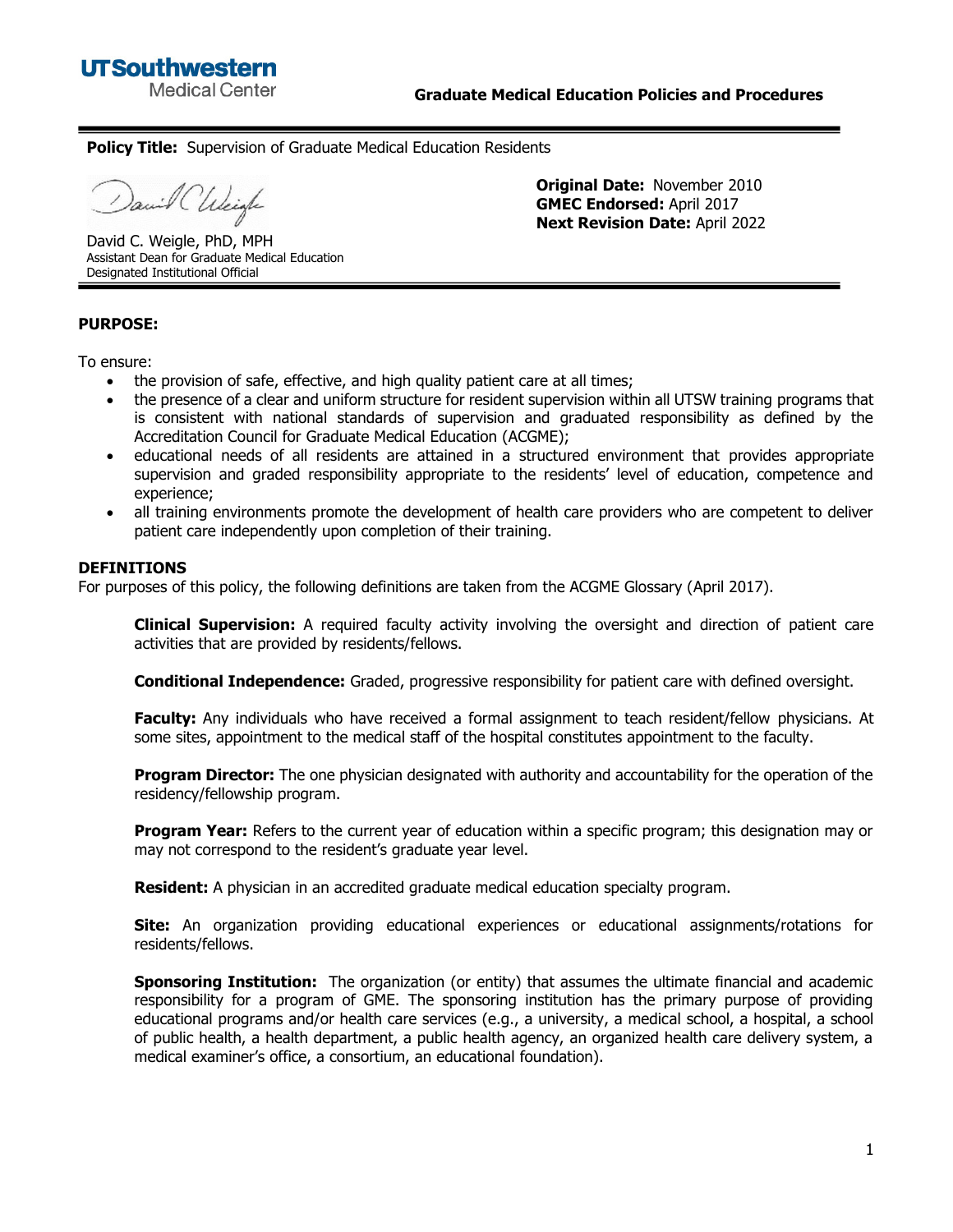# **UTSouthwestern**

**Medical Center** 

## **POLICY:**

#### **Roles and Responsibilities:**

Resident education is progressively graduated in both experience and responsibility with primary attention to the benefit, and safety of the patient. Development of mature clinical judgment requires that each resident be involved in the decision-making process. The conditional independence of the resident should be determined by each program and individualized to be commensurate with the clinical circumstances and ability of the resident. In such an environment, each physician participating in the clinical training environment will have specific and defined roles and responsibilities:

- Attending Physicians are responsible for:
	- $\circ$  the assessment, diagnosis, treatment, and outcomes of all patients undergoing care at sites of care functioning under the sponsoring institution;
	- $\circ$  ensuring their role is identified to patients per hospital policy and ACGME requirements;
	- $\circ$  delegating portions of care to residents based on the needs of the patient and the skills of each resident;
	- $\circ$  providing the appropriate level of supervision based upon the nature of a patient's condition, complexity of care, and level of competence of the residents being supervised. (PGY-1 residents should be supervised either directly or indirectly with direct supervision immediately available.)
- The Program Director is responsible for
	- o demonstrating that the appropriate level of supervision is in place for all residents who care for patients;
	- $\circ$  establishing faculty supervision assignments of sufficient duration to assess the knowledge and skills of each resident and to delegate to the resident the appropriate level of patient care authority and responsibility;
	- $\circ$  setting quidelines for circumstances and events in which residents must communicate with appropriate supervising faculty members, such as the transfer of a patient to an intensive care unit, or end-of-life decisions;
	- $\circ$  monitoring resident supervision at all participating sites;
	- o communication and collaboration with residents, faculty, clinical and operational leadership to ensure these guidelines are understood;
	- o monitoring adherence to these guidelines.
- **Residents** 
	- $\circ$  are supervised by an attending physician;
	- $\circ$  are responsible for being aware of their limitations, roles, and responsibilities within the course of patient clinical care;
	- $\circ$  must know the limits of their scope of authority, and the circumstances under which the resident is permitted to act with conditional independence;
	- $\circ$  are supervised in a manner consistent with national standards of supervision as defined by the Accreditation Council for Graduate Medical Education;
	- $\circ$  are provided progressive authority and responsibility, conditional independence, and, when appropriate, a supervisory role in patient care as assigned by the program director and faculty members.;
	- $\circ$  are expected to communicate effectively with attending physicians and other members of the health care team;
	- $\circ$  are required to inform patients of their respective role in each patient's care.

### **Communication:**

Communication between residents and the attending physician will occur at the time patient care decisions are being made. Prior to clinical care decisions, the attending physician will facilitate communication regarding care decisions. Examples include, but are not limited to, the following: